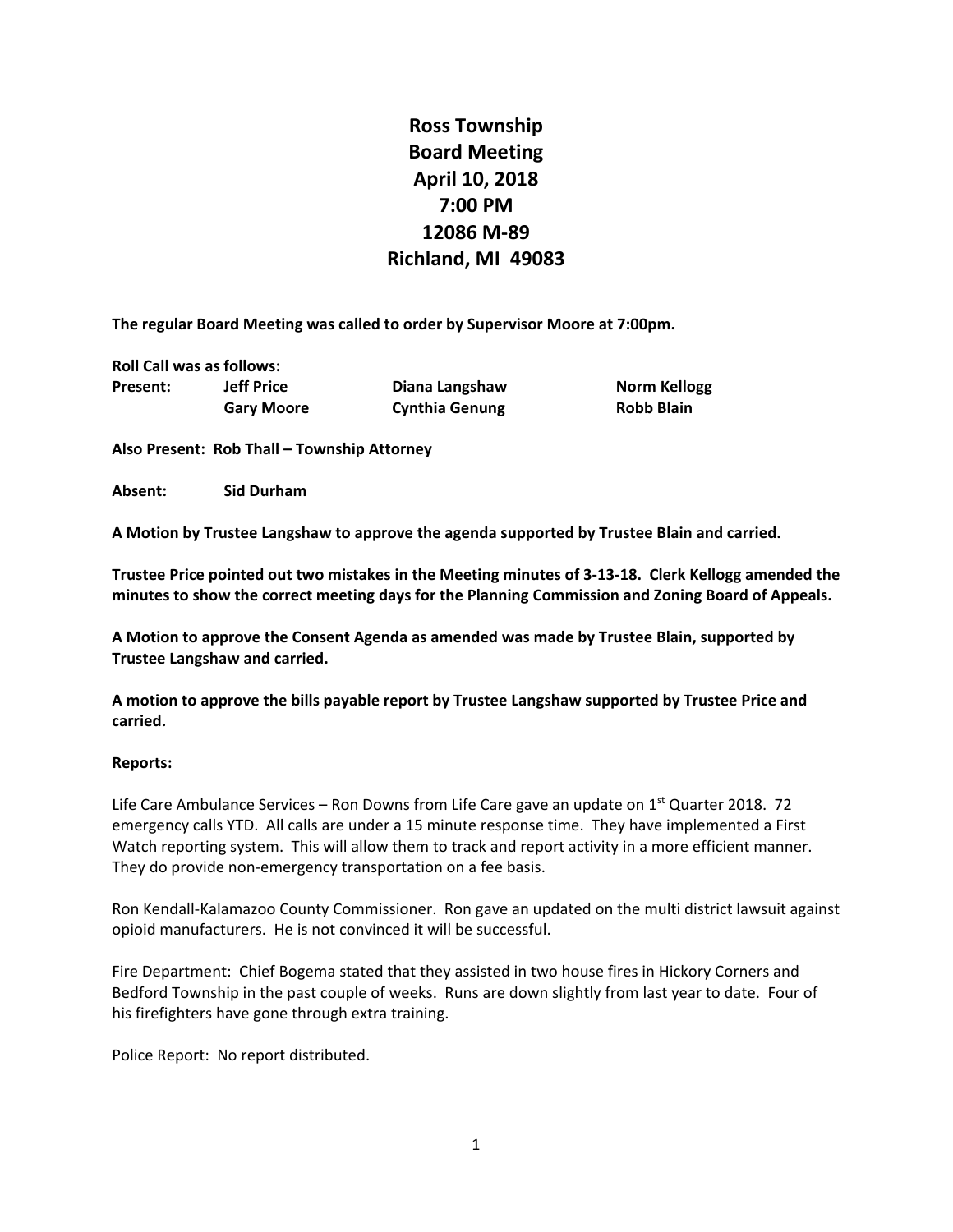Supervisors Report: Supervisor Moore stated that the Law Enforcement Committee (LEC) has had two meetings since the last Regular Board meeting. The Commission works well together and should have a recommendation to the Board within the next few weeks. It looks like the Brook Lodge property is sold. The possible new owners have big plans for the property. Our SAD Bond sale was completed today. Finally, our Township newsletter was distributed last week. So far Supervisor Moore has received some positive feedback on the newsletter.

Public Comments: None

## Old Business:

Park Grant has been submitted by the due date. The grant writer expects at least a 90% chance of it being approved. 60 to 90 day approval window.

Park Rental: A discussion on the possibility of renting Ross Township Park to private parties ensued. Two requests so far have been a Wedding reception and small sailboat regatta. The board had concerns of these parties taking over the Park, i.e. not having enough room for normal Park patrons. This concern will be given to the Parks Committee.

### New Business:

# SAD Bond Sale

Mark Nettleton of Mika Meyers our Bond counsel described the sale of our Township SAD bonds for our road construction project. They received 4 bids today at 2pm. They are 14 year bonds with 5/3 Securities having the lowest bid at 2.859817%. No total payoff is allowed until April of 2024 by Ross Township.

Mark expects to close on April 26, 2018 for funding to the Township.

**A resolution to Award the sale of the Special Assessment Bonds to 5/3 Securities was motioned by Trustee Blain, supported by Trustee Price. A roll call vote was as follows:**

**Trustee Price‐Aye, Trustee Langshaw‐Aye, Clerk Kellogg‐Aye, Supervisor Moore‐Aye, Treasurer Genung‐Aye, Trustee Blain‐Aye. Nays‐ None. All Ayes, the motion was approved.**

Law Enforcement Committee (LEC): Trustee Blain gave an update on the committee's activities. Mr. Blain recommended the Board make the LEC a permanent committee. They will ask possibly two new members to join the committee in the immediate future. Galesburg Schools is interested in the project and may participate on the committee. Trustee Price expressed that the committee should have stated goals and expectations to become a permanent fixture. Supervisor Moore stated that the committee is looking to provide more coverage, less costs and higher visibility than our present coverage provided by the Kalamazoo County Sheriff Department. A motion to approve the LEC to a permanent status was given by Treasurer Genung, supported by Trustee Price and carried unanimously.

Other new business: Treasurer Genung talked about two additional parcels that may need to be vacated from our SAD tax roll. They are a Kalamazoo County Road Commission and Michigan State University parcel. A discussion on the possibility of one or both possibly paying these bills ensued. It was a Board decision to table this request until the next Board meeting. At that time we should know if the parcels are to be paid or vacated.